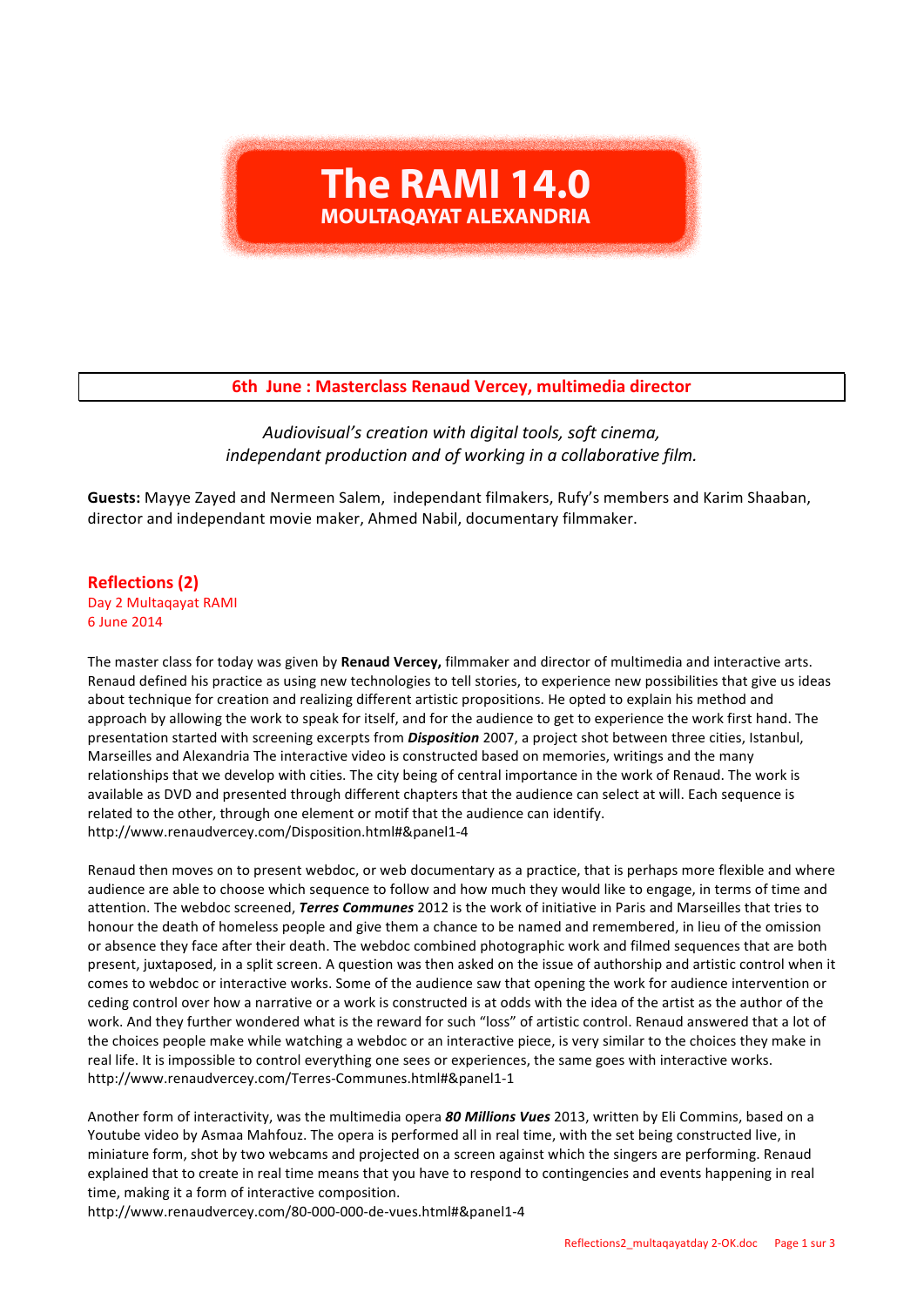Interactivity was not just exclusive to composing image, but also visualizing music. In the project **PACJAP** 2003, four artists from Japan and four artists from France collaborated to compose electronic music that was then fed into a computer that rendered it to an image, selected from an image library that Renaud created. The images are from both Japan and France, again highlighting the recurring theme of relationships between cities and our connections to them. And it also showed the possibility of translating musical notes into "images" through associating each note with an actual image.

### http://www.renaudvercey.com/PACJAP.html#&panel1-1

The last excerpt was from a 'generative video', of the landscape of the South of France accompanied by an everchanging sound track. The sound is created through the different intensities of three colors in each image. The work has no particular duration as the images are generated by a random process, so the audience can watch the video for 10 minutes or 10 hours depending on their capacity for contemplation. The experience then is one of "immersive" nature, a meditation on a visual and sonic landscape that is not bound by time or a linear structure. www.renaudvercey.com/Paysage-MIDI-Marseille.html#panel1-5

Through these different formats of inter disciplinarily video, Renaud explored the possibilities of using video media in different mediums and with different approaches, whether video art, documentary, internet/digital art and so on. His diverse and sensitive understanding as well as artistic method helps highlight the possible potential of interactive and non-linear construction or composition in relation to different kinds of media.

The second session was for a group of young artists to represent their work and artistic practices. The presentations were started by two of the film crew, *The Mice Room.* Nermeen Salem and Mayye Zayed discussed their involvement in filmmaking and how they both started to work with film as a medium and the process of making their first feature film, The Mice Room. As artists based in Alexandria they explained the evident lack of any infrastructure, pedagogical, production, institutional for those interested to study filmmaking and would like to use the medium as an artistic practice. Both studied at the Jesuit Cultural Center, in their one year workshop program teaching filmmaking. And along with the other colleagues decided to work on a series of segments that evolved over time into one long feature film. Of interest to the process is the fact that they had almost no support of any kind, relied on the talents and energies of several artists, some that were not even based in Egypt and that they had never met (their music composer is a Russian composer working in the US who agreed to compose for the film pro bono). They also stressed the collaborative aspect of their work as six artists who collectively worked and decided how the final film would look like and who dispensed with the idea and the practice of rigid hierarchy of filmmaking process. A detailed account of this process and the obstacles and solutions they came up with to produce their film is available on the film's blog. Http://themiceroomfilm.blogspot.com

As there is sever lack of any kind of support to aspiring filmmakers, the two artists along with their colleagues decided to create their own production company **Rufy's**, in Alexandria. And to offer their services and expertise to other filmmakers, in the hope that such initiative would inspire others to do the same. Several questions were raised as to how the company sustains itself and what financial model does it follow, and the answer was that only technicians and working staff actually get paid while the founders share whatever earnings they make in order to pay others or invest in further projects. Http://Rufy-s.wix.com

From the same collective, another filmmaker, **Ahmed Nabil** presented his own artistic process and how he became a filmmaker. He too studied at the Jesuit Cultural Center, and took their filmmaking workshops. He outlined the same grievances in the independent film scene in Alexandria. His documentary 17 Fouad Street was screened after the session. 

Http://vimeo.com/m/83879567

The last artist to represent his work and artistic practice was Karim Shaaban. He also started by taking workshops and assisting other filmmakers in their film projects. His initial experimentation took him to all kinds of genres, music video, advertising, documentaries,...etc. Having worked with advertising and graphics for a while, the works he represented showed this familiar polish and technical seamlessness of commercial filmmaking. He started by showing an episode of a series of films shot in one day during everyday of the month of Ramadan, *Ramadan 29*. Http://karimshaaban.net/portfolio/ramadan-29-ep-28/

The experiment with short filmmaking resulted in his short film, *What's Going on? 2012*, which was his first short film. Like his fellow filmmakers and artists, the film was made with almost no budget and despite having some stars, in front and behind the camera, none of them were paid as stars. The film is a reaction to the events of the last three years and the many questions that cannot be answered with any clear cut answers. http://karimshaaban.net/portfolio/ehh-el-ebara/